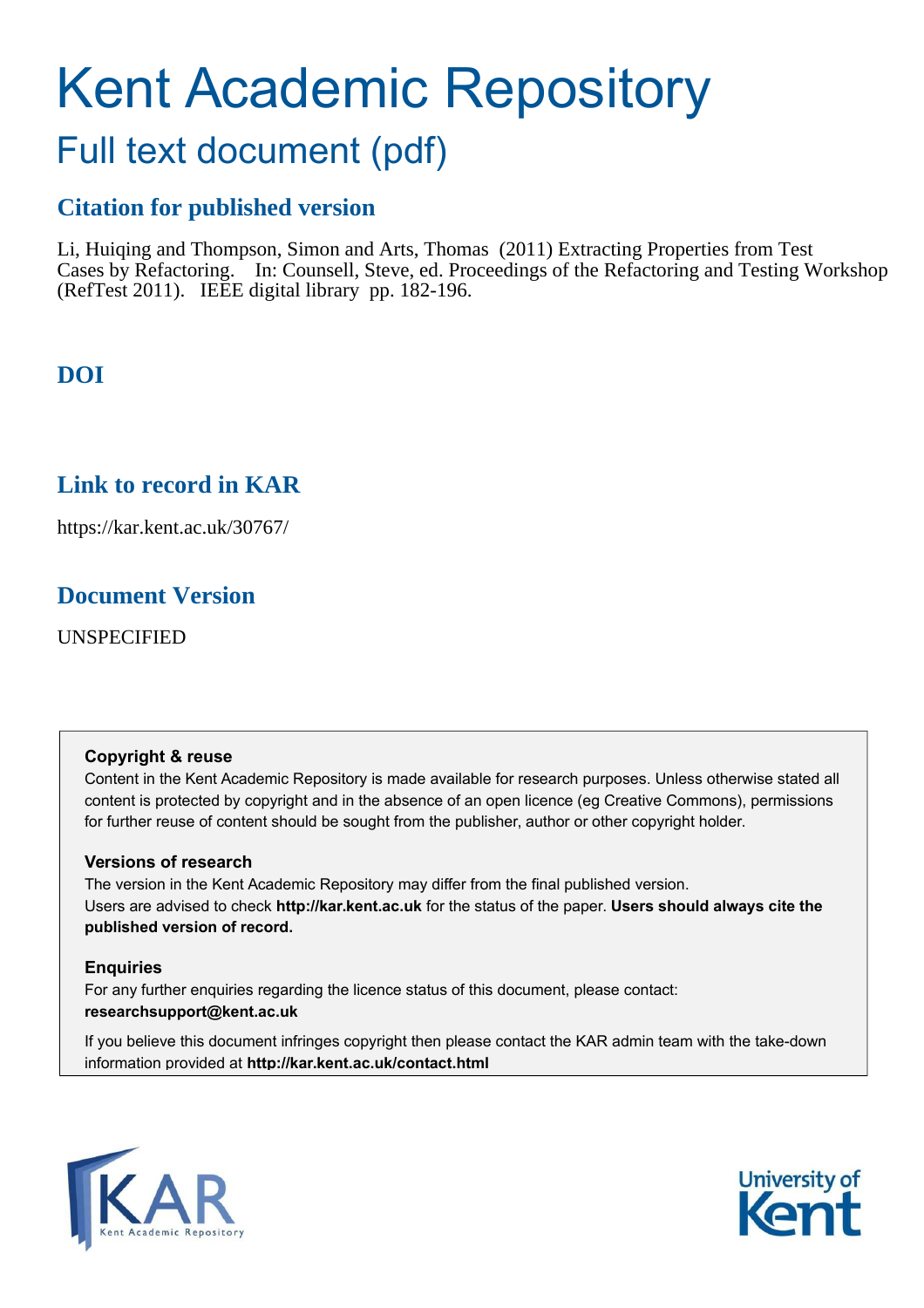## Extracting Properties from Test Cases by Refactoring

Huiqing Li, Simon Thompson *School of Computing University of Kent, UK* {*H.Li,S.J.Thompson*}*@kent.ac.uk*

*Abstract*—A QuickCheck property is a logical statement of aspects of the behaviour of a system. We report on how similar test cases in a test suite written in Erlang can be identified and then refactored into properties, giving a generalisation of the specification implicit in the test suite. Properties give more concise, easier to maintain test suites and better test coverage. A preliminary evaluation of the techniques in industry demonstrates feasibility as well as potential benefits.

#### *Keywords*-property-based testing; test cases; refactoring;

We show how the clone detection functionality and refactorings implemented in the Wrangler refactoring tool for Erlang can be used to identify similar test cases in a test suite, and then to refactor them into QuickCheck properties. Although we describe the process for Erlang / Wrangler / Quviq QuickCheck, the same process is applicable to any programming language, or test language like TTCN-3.

The benefit of this transformation is that the property *generalises* the set of test cases, resulting in higher-level test code that is easier to understand and maintain. Properties can be tested on a wider set of values than the original tests, thus improving test coverage.

In the paper we first present the background to the work, and follow this by describing how properties are extracted, and show how we evaluated the techniques in practice. Finally we draw some conclusions and outline future work.

#### I. BACKGROUND

Erlang [\[1\]](#page-1-0) is a strict, dynamically typed functional programming language with support for concurrency, distribution and fault-tolerance. Wrangler [\[2\]](#page-1-1) is an interactive tool for refactoring Erlang programs, which not only supports a collection of standard refactorings, but also has facilities to detect and eliminate code clones and to improve the module structure of projects.

There are a number of test frameworks for Erlang, including Common Test [\[3\]](#page-1-2), EUnit [\[4\]](#page-1-3), and Quviq QuickCheck [\[5\]](#page-1-4). The first two are based on writing test suites, which consist of collections of unit tests. In general, the size of a test suite grows when test cases are added. Test cases tend to have a high rate of code duplication, which is typically the result of a sequence of *copy*, *paste* and *modify* actions (cf. [\[6\]](#page-1-5)). The clone detection and refactoring capabilities of Wrangler can be used to remove a number of testing 'bad smells' and also to introduce common testing patterns, e.g. Shared Fixture.

Thomas Arts *Chalmers University / Quviq AB*  $Göteborg, Sweden$ *thomas.arts@chalmers.se*

QuickCheck is a property-based, random testing tool. QuickCheck testing involves the specification of properties, which are typically universally qualified; it runs automatically generated test cases and examines whether the software satisfies the specified property at these values. Properties are more general and more compact than unit tests. For example, a property of the list reverse function rev is that reversing a list of integers twice gives the original list:

```
prop_rev() ->
?FORALL(Xs, list(int()), rev(rev(Xs))==Xs).
```
In prop\_rev the functions int and list are QuickCheck generators: int generates random integers, and list generates a list of elements generated by its argument. The macro ?FORALL binds Xs to a generated value. The example property is said to hold if it holds for all the values of Xs generated by list(int()).

<span id="page-1-0"></span>Wrangler's 'similar' code detection is based on the notion of anti-unification [\[7\]](#page-1-6) to detect code clones in Erlang programs; it also has a mechanism for automatic clone elimination under the user's control. The anti-unifier of two terms denotes their least-general common abstraction, and we say that two expression sequences, A and B, are similar if there exists a 'non-trivial' least-general common abstraction, C, and two substitutions which take C to A and B respectively. By 'non-trivial' we mean that the size of the least-general common abstraction should satisfy some threshold relative to the clone instances. To eliminate a clone, we define a function whose body is the anti-unifier: each instance is given by transforming the substitution into the actual parameter list. More details are reported in [\[8\]](#page-1-7).

#### <span id="page-1-1"></span>II. FROM TEST CASES TO PROPERTIES

<span id="page-1-4"></span><span id="page-1-3"></span><span id="page-1-2"></span>With Wrangler, the approach to combining test cases into QuickCheck properties follows these steps:

- <span id="page-1-5"></span>• Apply Wrangler's similar code detection functionality to the test suite. The clone detector reports clone classes, each a set of code fragments in which any two of them are similar to each other. For each clone class, the clone detector also reports the least-general common abstraction of its clone instances, in the format of a new functions.
- <span id="page-1-7"></span><span id="page-1-6"></span>• Identify a clone class which consists of complete test cases, copy and paste the least-general common abstrac-